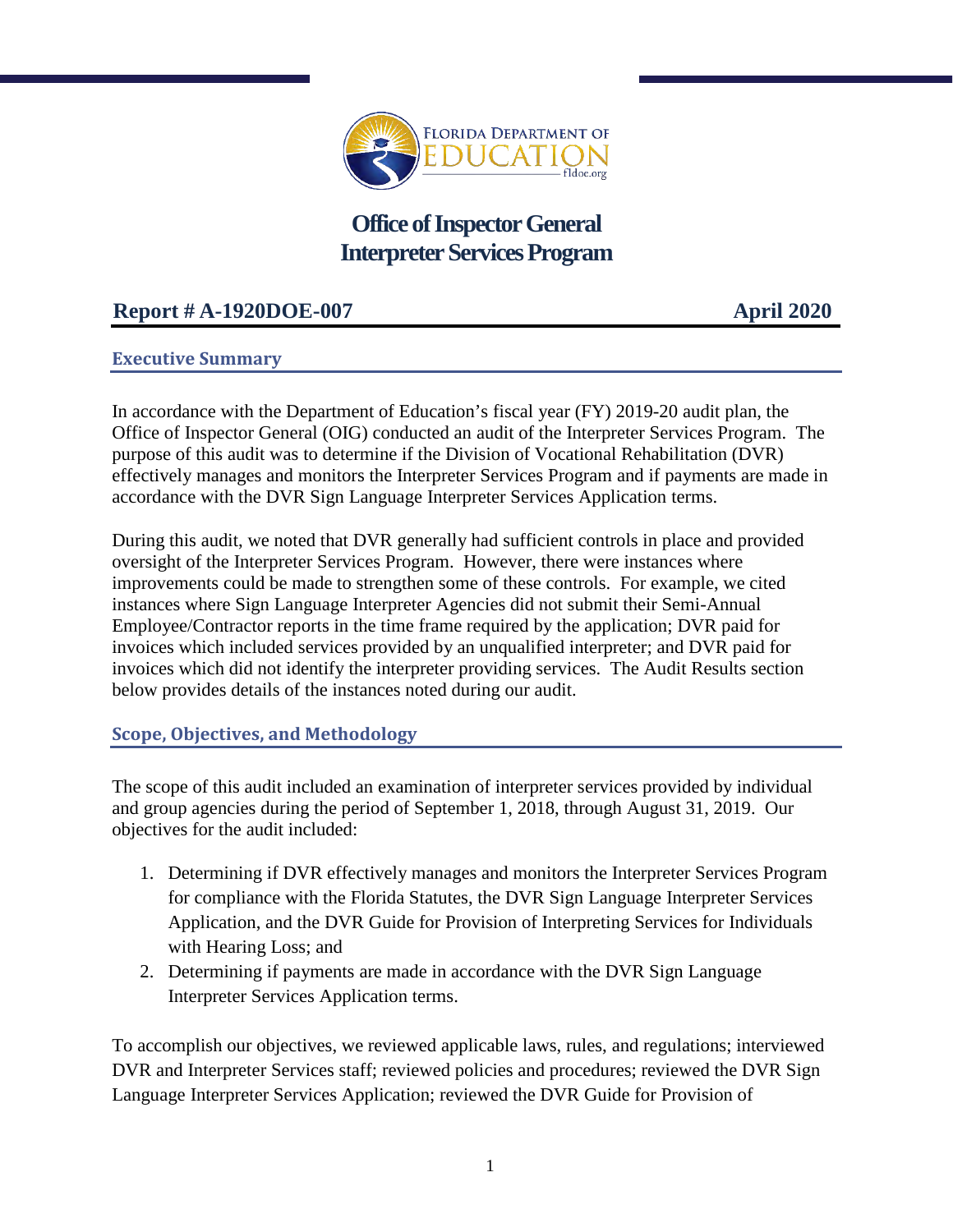Interpreting Services for Individuals with Hearing Loss; reviewed semi-annual contact reports and related documents; reviewed a sample of invoices and related documents; and reviewed a sample of interpreter credentials and background screenings.

### **Background**

The Division of Vocational Rehabilitation (DVR) is a federal-state program committed to helping people who have physical or mental disabilities find and maintain meaningful employment and enhance their independence. DVR accomplishes this by providing employment support and job placement assistance to eligible individuals with disabilities. DVR utilizes vendors for people with disabilities who require specific services or equipment to help them prepare for, gain, and retain employment.

DVR recognizes the critical nature of communication access for its individuals and staff who are deaf, hard of hearing, late deafened, and deaf-blind. Among the various methods of accommodations provided to these individuals is the provision of quality interpreting services. The VR Guide for Provision of Interpreting Services for Individuals with Hearing Loss was developed to serve as a guideline when securing quality interpreting services. The manual incorporates the latest standards and practices of professional interpreters who work for, and with, DVR and provides the framework for service consistency throughout DVR statewide. The purpose of the manual is to establish uniform guidelines to provide effective interpreting services to individuals with hearing loss.

The Interpreter Application is mandatory for individuals or group agencies that are interested in becoming an Individual Interpreting Vendor or a Group Interpreting Agency Vendor for DVR. The application includes the accepted qualification and credentials, the background screening requirements, the invoice requirements, and the employee/contract contact form requirements. The current Interpreter Application took effect in September 2018. Upon completion of an application, DVR staff enter the Individual Interpreting Vendor and Group Interpreting Agency Vendors into the Rehabilitation Information Management System (RIMS), including the certification status, background screening dates, and contact information for the interpreters.

#### **Audit Results**

Finding 1: Sign Language Interpreter Agencies did not submit their Semi-Annual Employee/Contractor reports in the timeframe required by the application.

The DVR Sign Language Interpreter Services Application states, "All staff assigned to VR customers must be approved by VR's Vendor Registration Unit before providing services. Group Interpreting Agencies must submit the attached Employee/Contractor Contact Form with initial registration. After the initial registration, agencies must submit the Semi-annual Employee/Contractor Report no more than 15 days after the  $1<sup>st</sup>$  day of the months of January and July."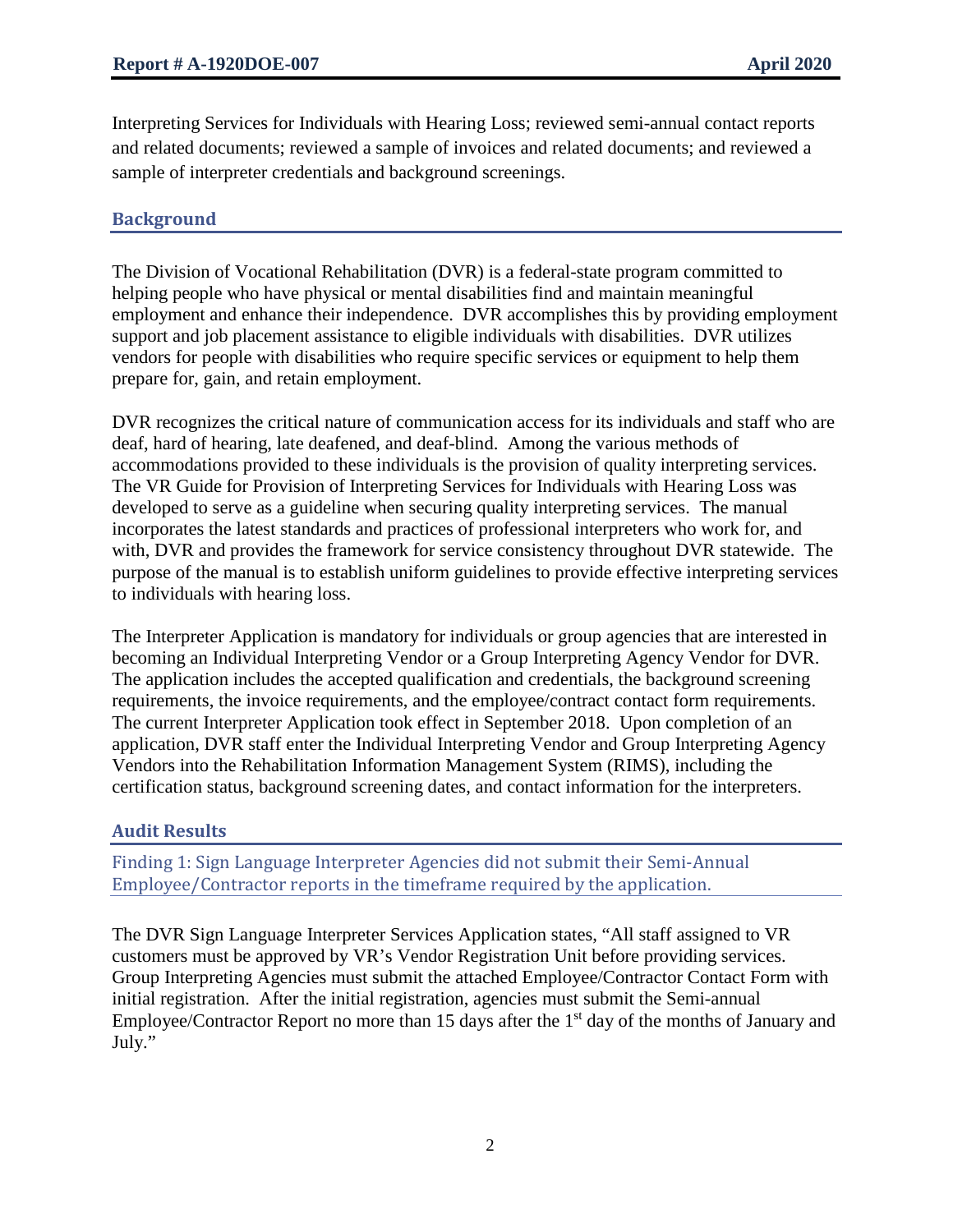We selected 13 of the 23 group agencies that provided services during our scope and reviewed their contact reports to ensure the reports were submitted no more than 15 days after the first day of the months of January 2019 and July 2019 in accordance with the application terms.

For the January 2019 submission, we determined that all 13 (100%) sampled agencies failed to submit a semi-annual employee/contractor report in the timeframe required by the application. The 13 agencies submitted the report between 125 and 145 business days after the due date.

For the July 2019 submission, we determined that eight of thirteen (62%) sampled agencies failed to submit a semi-annual employee/contractor report in the time frame required by the application. The eight agencies submitted the report between 1 and 14 business days after the due date.

Per DVR staff, the untimely reports were due to a change in duties with DVR staff, which resulted in a gap in following up with the agencies to request the reports. Untimely filed reports could lead to inaccurate information from the group agencies and an inability for DVR to ensure the interpreters listed as credentialed in RIMs are currently employed with the agency and eligible to provide interpreter services.

#### *Recommendation*

We recommend DVR monitor contract submissions by agencies to ensure reports are submitted in accordance with guidelines established in the Interpreter Application. We additionally recommend DVR ensure the interpreters identified on the Employee/Contractor Reports have been appropriately added to RIMS.

#### *DVR Management Response*

Concur. VR is currently conducting a full internal audit of all registered interpreters. Interpreters with expired credentials are being removed until updated credentials have been received. A tracker has been developed to monitor credentials and a process is being developed to ensure on-going monitoring is being completed.

Finding 2: DVR paid for invoices which included services provided by an unqualified interpreter and paid for invoices which did not identify the interpreter providing services.

The DVR Sign Language Interpreter Services Application states, "Individual Interpreting Vendors and Group Interpreting Agency Vendors must submit an invoice on company letterhead to submit billing for services to VR. The invoice must contain the interpreter's name and current credentials. Failure to submit this information may result in a delay in Invoice processing."

DVR received and paid 3,377 invoices for interpreter services rendered from September 1, 2018, through August 31, 2019. We selected a sample of 33 of the 289 invoices submitted by 8 sampled Individual Interpreting Vendors and 137 of the 1,740 invoices submitted by 13 sampled Group Interpreting Agency Vendors for in depth review of invoice submission and payment.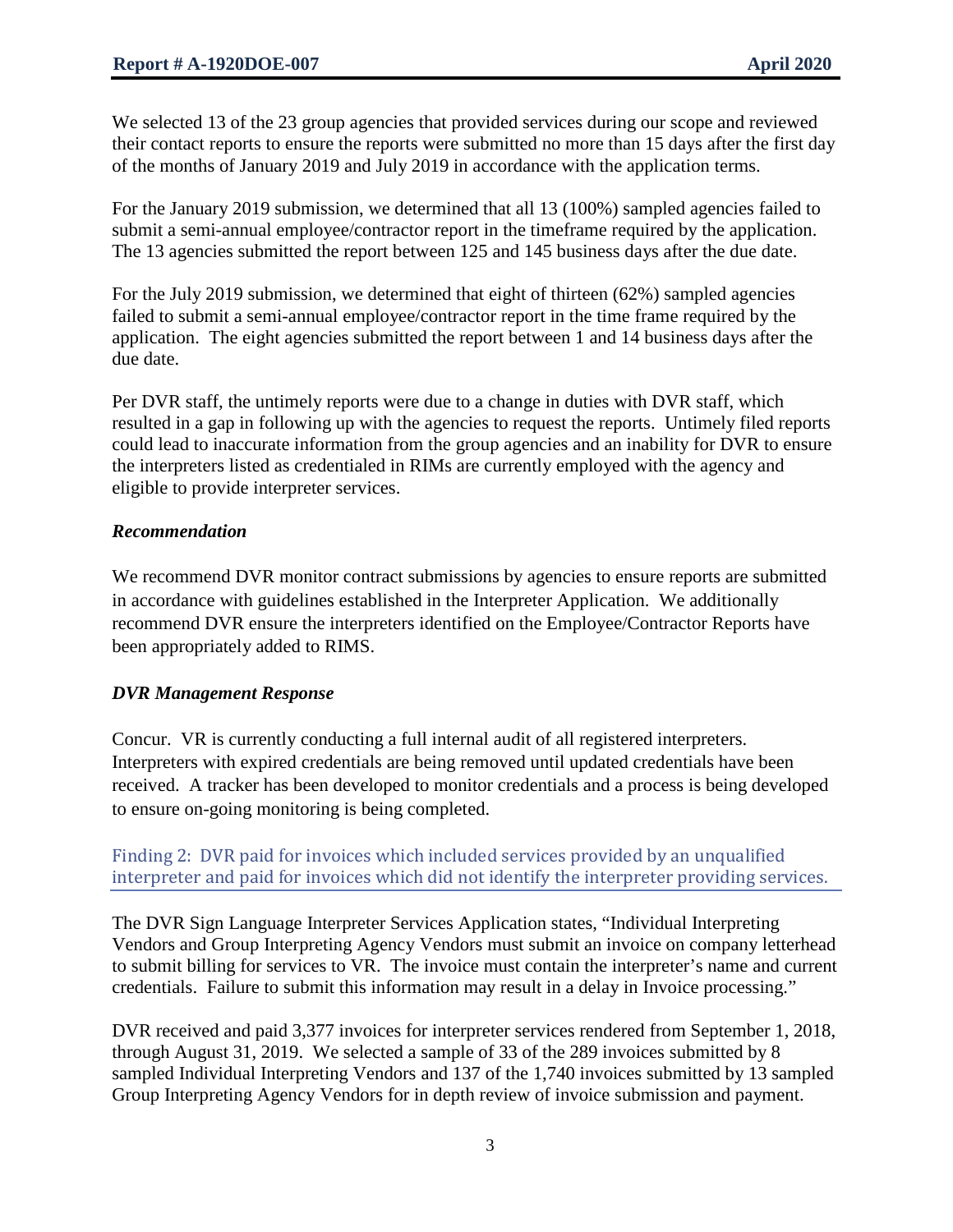We identified one interpreter listed on a Group Interpreting Agency's invoices who was not listed in RIMS as a certified interpreter. We noted the interpreter was present on four of the five invoices from the Group Interpreting Agency in the sample, and DVR paid the Group Interpreting Agency between \$2,300 and \$2,525 for the total services provided by the interpreter. DVR staff researched the interpreter and determined the interpreter was listed on the Employee Contact Form of the May 2018 Sign Language Interpreter Services application. Their initial review of the application shows that the identified interpreter passed the background screening but did not have the required credentials to provide interpreter services for DVR.

We confirmed for the sampled Individual Interpreting Vendors that all invoices were submitted on company letterhead and listed the interpreter's credentials. We confirmed for the sampled Group Interpreting Agency invoices that all invoices were submitted on company letterhead. We additionally confirmed 135 of the 137 invoices contained the interpreter's name and listed credentials. We identified two invoices which did not include the name of the interpreter. The invoices without interpreter identification were identified as invoice #ELX6880 in the amount of \$661.00 and invoice #ELXG316 in the amount of \$187.50.

In response to the invoices, DVR staff reviewed the RIMS case notes and confirmed the case notes identified a need for services to be performed but did not include a follow up identifying the interpreters who accepted the assignments through the agencies nor who provided the services. Paying for services without an identified interpreter and paying for interpreting services by individuals who do not possess the required credentials could lead to ineffective and inaccurate interpreting services for DVR clients.

#### *Recommendation*

We recommend DVR ensure all invoices include the interpreter's name and verify that the interpreter is certified to provide services prior to payment of the invoices in accordance with the DVR Sign Language Interpreter Services Application.

#### *DVR Management Response*

Concur. Interpreters no longer certified are being removed from Group Interpreters. This will eliminate authorizations being created for unqualified interpreters. A tracker has been created to monitor Interpreter credentials and a process is being created for on-going monitoring. Additional guidance will be sent out to field staff advising the interpreter name needs to be included on all authorizations/invoices.

#### *Observation*

During our testing of Interpreter Credentials, we found 57 of the 134 sampled interpreters held certifications which expired on or before June 30, 2019, but were listed as "Certified" in RIMS as of January 2020. While we did not identify instances of services provided and paid after the expiration date of the credentials, this presents a risk for the VR Counselors when authorizing invoices. Currently, the VR Counselors utilize RIMS to determine the certification status of the